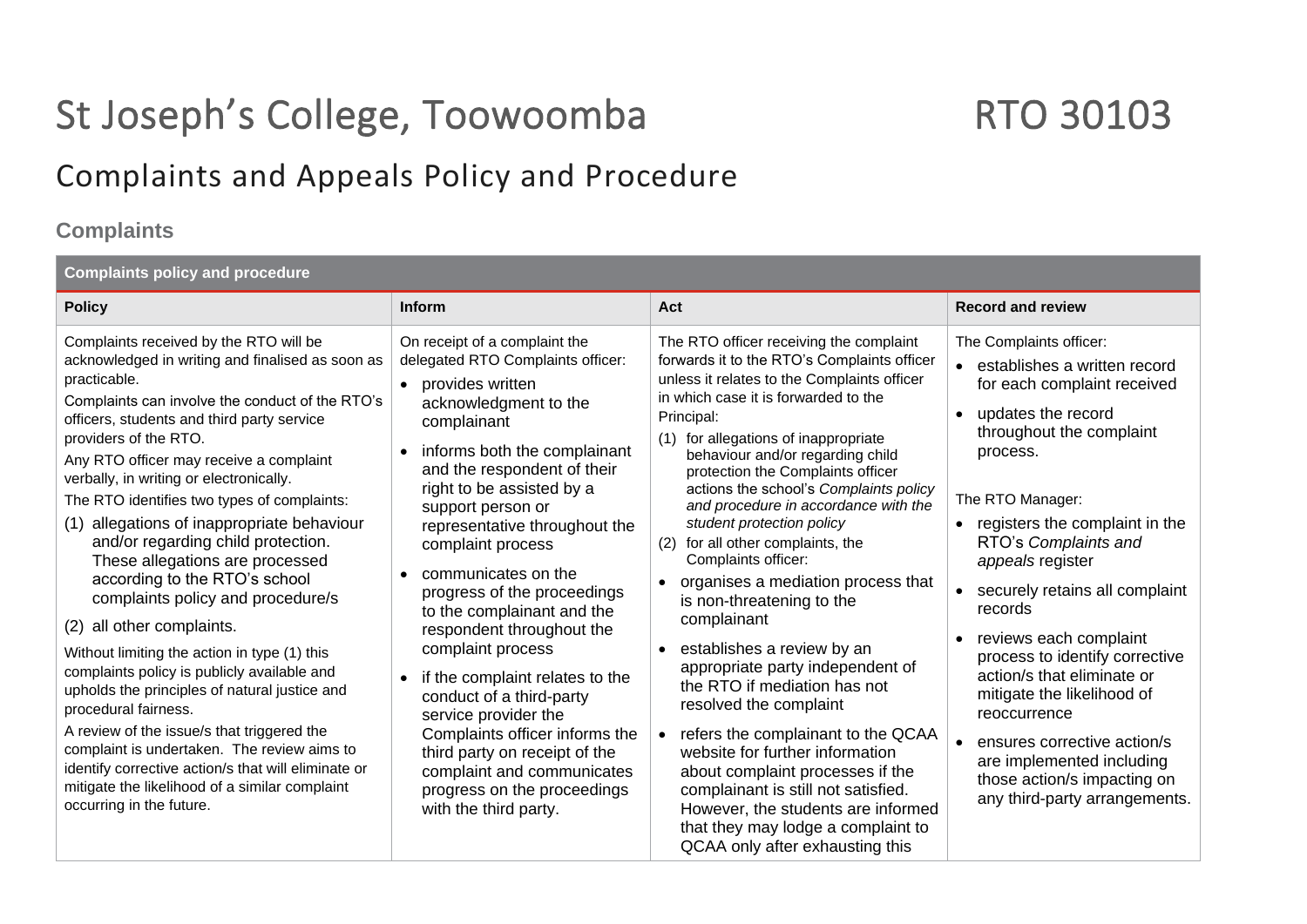| Records of complaints are securely retained and<br>registered in the RTO's Complaints and appeals<br>register. | All communication by the<br>RTO complies with the RTO's<br>Privacy policy and personal<br>information management. | Complaints and appeals policy and<br>procedure. |  |
|----------------------------------------------------------------------------------------------------------------|-------------------------------------------------------------------------------------------------------------------|-------------------------------------------------|--|
|----------------------------------------------------------------------------------------------------------------|-------------------------------------------------------------------------------------------------------------------|-------------------------------------------------|--|

| <b>Requirements for processing complaints</b>                                                                                                                                                                                                                                     |                                                                                                                                                                                                                                                                                                                                                                                                                                                                                     |                                                                                                                                                                                                                                                                 |                                                                                                                                                                             |
|-----------------------------------------------------------------------------------------------------------------------------------------------------------------------------------------------------------------------------------------------------------------------------------|-------------------------------------------------------------------------------------------------------------------------------------------------------------------------------------------------------------------------------------------------------------------------------------------------------------------------------------------------------------------------------------------------------------------------------------------------------------------------------------|-----------------------------------------------------------------------------------------------------------------------------------------------------------------------------------------------------------------------------------------------------------------|-----------------------------------------------------------------------------------------------------------------------------------------------------------------------------|
| <b>Complaints</b>                                                                                                                                                                                                                                                                 | <b>Forwarding complaints</b>                                                                                                                                                                                                                                                                                                                                                                                                                                                        | <b>Timeframe</b>                                                                                                                                                                                                                                                | Impacting policies and procedures                                                                                                                                           |
| The receiving RTO officer informs<br>the complainant that an<br>appropriate delegated RTO officer<br>will contact the complainant<br>regarding the complaint.<br>Whenever applicable the<br>receiving RTO officer ensures that<br>the safety of the complainant is<br>maintained. | For allegations of inappropriate behaviour or<br>(1)<br>regarding child protection the receiving RTO<br>officer immediately commences to implement<br>the school's Complaints or Child Protection<br>policy.<br>For all other complaints, the receiving officer<br>(2)<br>forwards the complaint to the RTO's<br>Complaints officer for processing.<br>The Complaints officer is responsible for<br>(3)<br>ensuring a written record is established for<br>all complaints received. | The Complaints officer finalises<br>complaints within 60 calendar days. If<br>more than 60 days is required the<br>appellant and respondent are<br>informed in writing of the reasons for<br>the need to extend the time required<br>to finalise the complaint. | Policies which must to be considered<br>in conjunction with this policy and<br>procedure include the school's:<br>privacy policy<br>$\bullet$<br>student protection policy. |